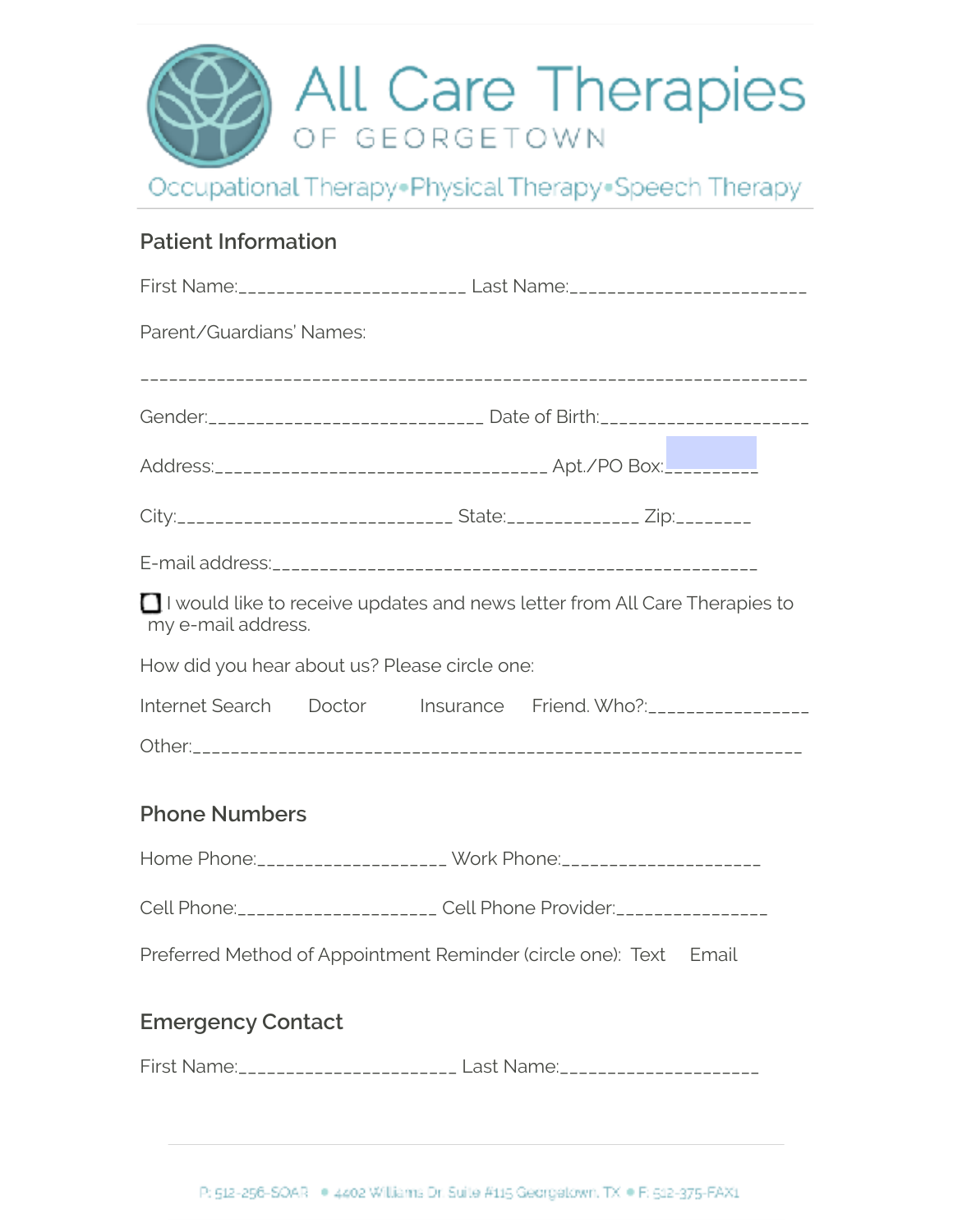|                                                                                                       | Phone Number: _____________________ Relationship: ______________________________ |  |  |  |
|-------------------------------------------------------------------------------------------------------|----------------------------------------------------------------------------------|--|--|--|
| Is this person authorized to take the patient from the clinic?<br>Circle one: YES( $\bullet$ )<br>NO( |                                                                                  |  |  |  |
| Employer                                                                                              |                                                                                  |  |  |  |
|                                                                                                       |                                                                                  |  |  |  |
|                                                                                                       |                                                                                  |  |  |  |
|                                                                                                       | City:______________________________ State:____________ Zip:________              |  |  |  |
| <b>Physician</b>                                                                                      |                                                                                  |  |  |  |
|                                                                                                       | Primary Care Physician (full name if known): ___________________________________ |  |  |  |
|                                                                                                       |                                                                                  |  |  |  |
|                                                                                                       |                                                                                  |  |  |  |
|                                                                                                       |                                                                                  |  |  |  |
| Problem                                                                                               |                                                                                  |  |  |  |
|                                                                                                       |                                                                                  |  |  |  |
|                                                                                                       |                                                                                  |  |  |  |
| <b>Medical Information</b>                                                                            |                                                                                  |  |  |  |
|                                                                                                       |                                                                                  |  |  |  |
|                                                                                                       |                                                                                  |  |  |  |
| <b>Motor Vehicle Accident Injuries</b>                                                                |                                                                                  |  |  |  |
| If you are receiving care for injuries from a Motor Vehicle Accident, what state                      |                                                                                  |  |  |  |
|                                                                                                       |                                                                                  |  |  |  |
| <b>Primary Insurance</b>                                                                              |                                                                                  |  |  |  |
|                                                                                                       | Insurance: ____________________________ ID Number: __________________            |  |  |  |
|                                                                                                       | Group Number: _______________________ Claim Number: ______________               |  |  |  |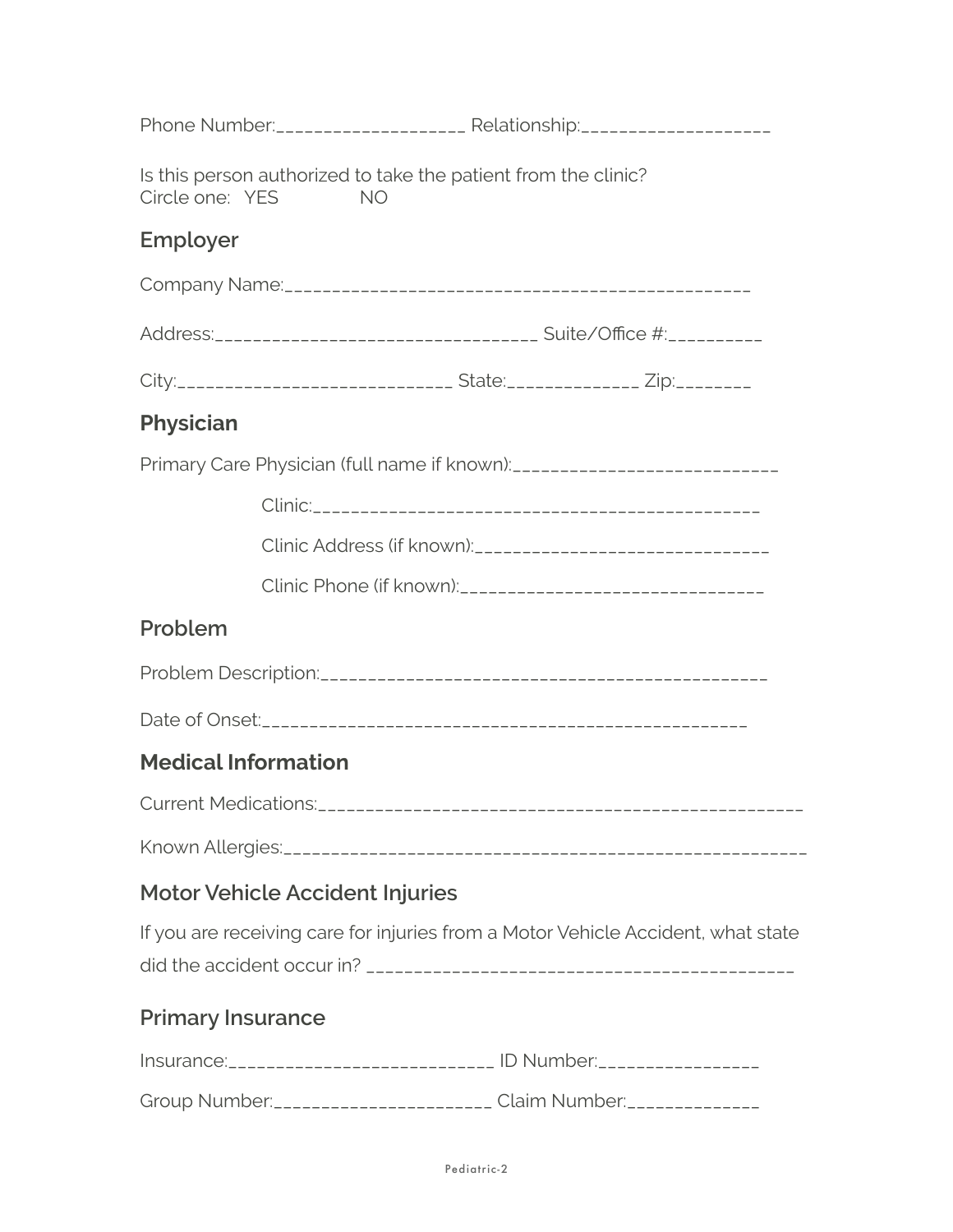| Deductible: _____________________ Max Annual Benefit: _________________ |
|-------------------------------------------------------------------------|
|                                                                         |

## **Subscriber Information**

# **Secondary Insurance**

| Insurance: _____________________________ ID Number: ____________________________ |
|----------------------------------------------------------------------------------|
| Group Number: ________________________ Claim Number: ______________              |
| Deductible: ____________________ Max Annual Benefit: ___________________________ |
| Copay:______________________ Coinsurance:__________________________              |

### **Subscriber Information**

# **Tertiary Insurance**

| Insurance: _____________________________ ID Number: ____________________________ |
|----------------------------------------------------------------------------------|
| Group Number: ________________________ Claim Number: ______________              |
| Deductible: ____________________ Max Annual Benefit: ___________________________ |
| Copay:______________________ Coinsurance:___________________________             |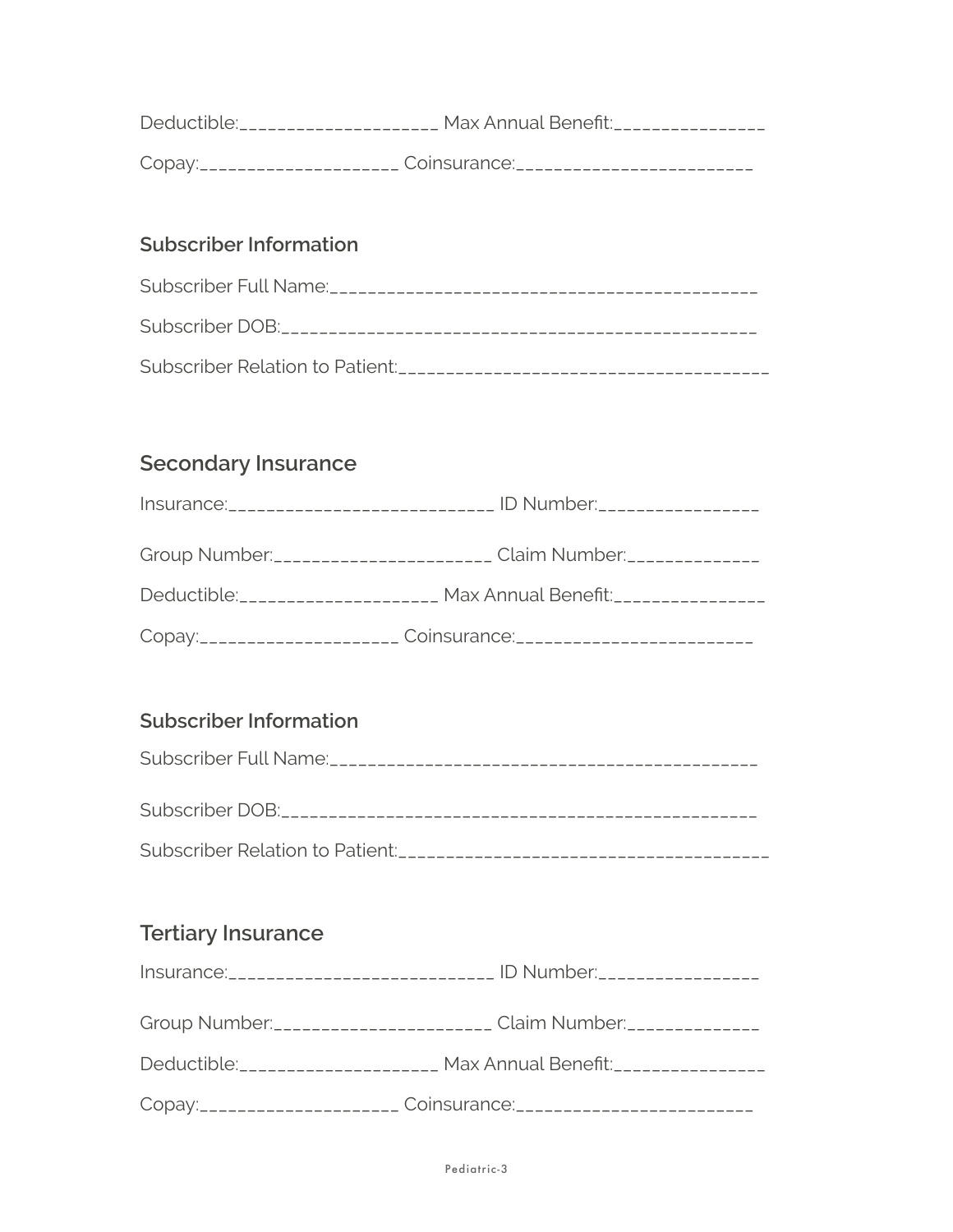#### **Subscriber Information**

#### **Patient or Guardian Agreement:**

• I authorize release of information requested by my insurance plan for payment.

• I understand that I am responsible for any balance due not covered by my insurance, including co-pays, coinsurances, and deductibles

• I understand that any co-pays required by my insurance company are due at the start of my treatment session.

• I agree to comply with the terms and conditions as outlined in the Patient Registration form.

• I understand that I must notify All Care of any changes in insurance and/ or primary care provider immediately.

• In cases of divorced parents, the parent bringing the child to the initial visits will be deemed responsible for payment. Our office will not become involved in custody disputes over which parent is the responsible billing party.

Signature of Patient/Guardian:\_\_\_\_\_\_\_\_\_\_\_\_\_\_\_\_\_\_\_\_\_\_\_\_\_\_\_\_\_\_\_\_\_\_\_\_\_\_

Date:\_\_\_\_\_\_\_\_\_\_\_\_\_\_\_\_\_\_\_\_\_\_\_\_\_\_\_\_\_\_\_\_\_\_\_\_\_\_\_\_\_\_\_\_\_\_\_\_\_\_\_\_\_\_\_\_\_\_\_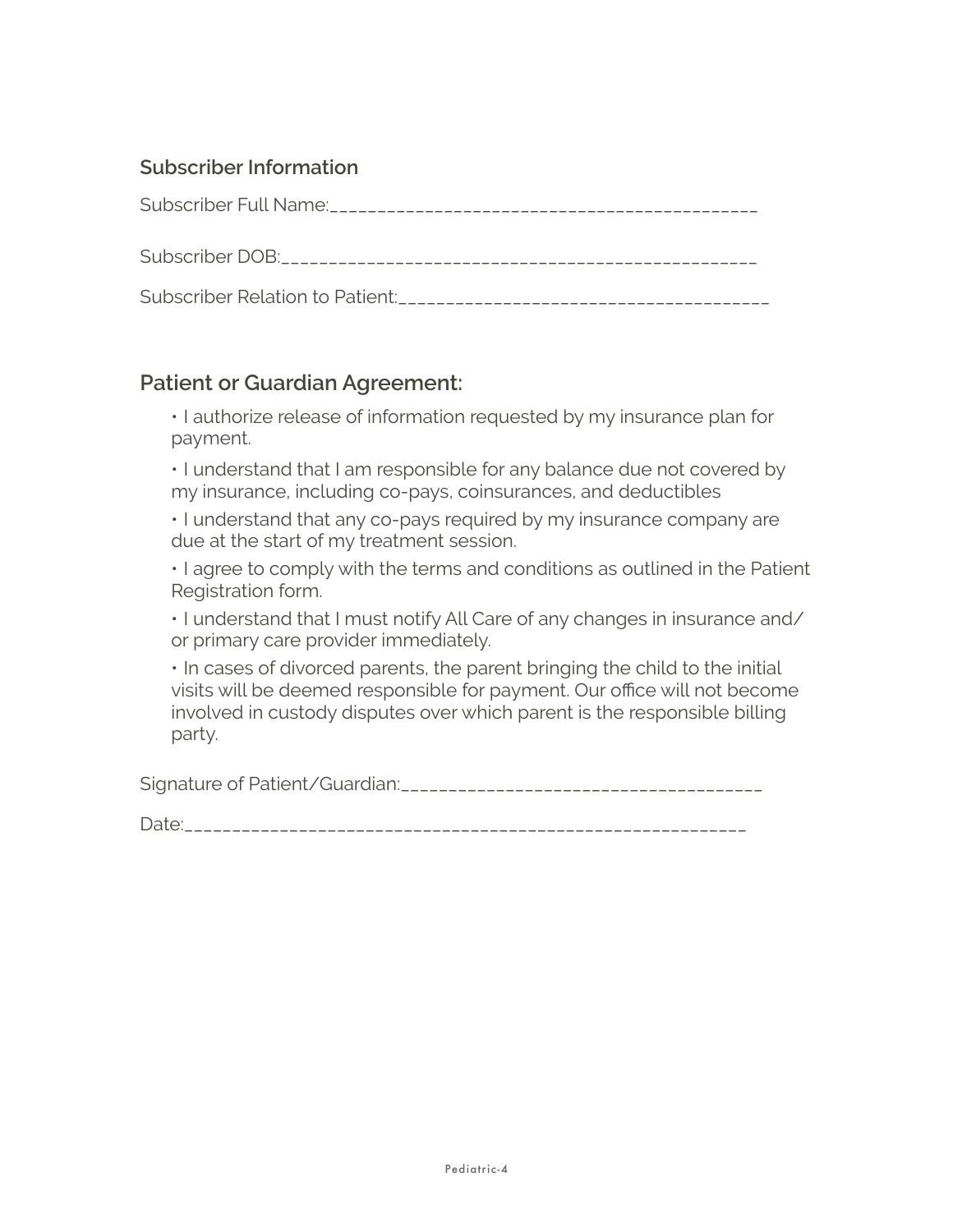# **Pediatric History**

| Other people in the home:                                                                               |                                                                                                                                                                                                                                |     |                                     |                                                                           |
|---------------------------------------------------------------------------------------------------------|--------------------------------------------------------------------------------------------------------------------------------------------------------------------------------------------------------------------------------|-----|-------------------------------------|---------------------------------------------------------------------------|
| Name                                                                                                    | Age                                                                                                                                                                                                                            | Sex |                                     | Grade (if applicable)                                                     |
|                                                                                                         |                                                                                                                                                                                                                                |     |                                     |                                                                           |
|                                                                                                         |                                                                                                                                                                                                                                |     |                                     |                                                                           |
|                                                                                                         |                                                                                                                                                                                                                                |     |                                     |                                                                           |
|                                                                                                         |                                                                                                                                                                                                                                |     |                                     |                                                                           |
| Is there a language other than English spoken in the home?                                              |                                                                                                                                                                                                                                |     |                                     |                                                                           |
|                                                                                                         |                                                                                                                                                                                                                                |     |                                     |                                                                           |
|                                                                                                         |                                                                                                                                                                                                                                |     |                                     |                                                                           |
|                                                                                                         |                                                                                                                                                                                                                                |     |                                     |                                                                           |
| Does the child speak the language? Yes____ No____                                                       |                                                                                                                                                                                                                                |     |                                     |                                                                           |
| Does the child understand the language? Yes____ No____                                                  |                                                                                                                                                                                                                                |     |                                     |                                                                           |
|                                                                                                         |                                                                                                                                                                                                                                |     |                                     |                                                                           |
|                                                                                                         |                                                                                                                                                                                                                                |     |                                     | Which language does the child prefer to speak at home: __________________ |
|                                                                                                         |                                                                                                                                                                                                                                |     |                                     |                                                                           |
| Is there any known history of the following in the immediate or extended<br>family (please circle any)? |                                                                                                                                                                                                                                |     |                                     |                                                                           |
| Autism/PDD                                                                                              |                                                                                                                                                                                                                                |     | <b>ADHD</b>                         |                                                                           |
| <b>Hearing Loss</b>                                                                                     | Who: when the set of the set of the set of the set of the set of the set of the set of the set of the set of the set of the set of the set of the set of the set of the set of the set of the set of the set of the set of the |     | Stuttering                          | Who: $\_\_$                                                               |
| <b>Fine Motor</b><br><b>Delays</b>                                                                      | Who: $\frac{1}{\sqrt{1-\frac{1}{2}}\cdot\frac{1}{\sqrt{1-\frac{1}{2}}\cdot\frac{1}{2}}\cdot\frac{1}{\sqrt{1-\frac{1}{2}}\cdot\frac{1}{2}}}}$                                                                                   |     | <b>Gross Motor</b><br><b>Delays</b> | Who: $\_\_$                                                               |
| Learning<br><b>Disabilities</b>                                                                         | Who: _________                                                                                                                                                                                                                 |     | Speech/<br>Language Delays          | Who: $\_\_$                                                               |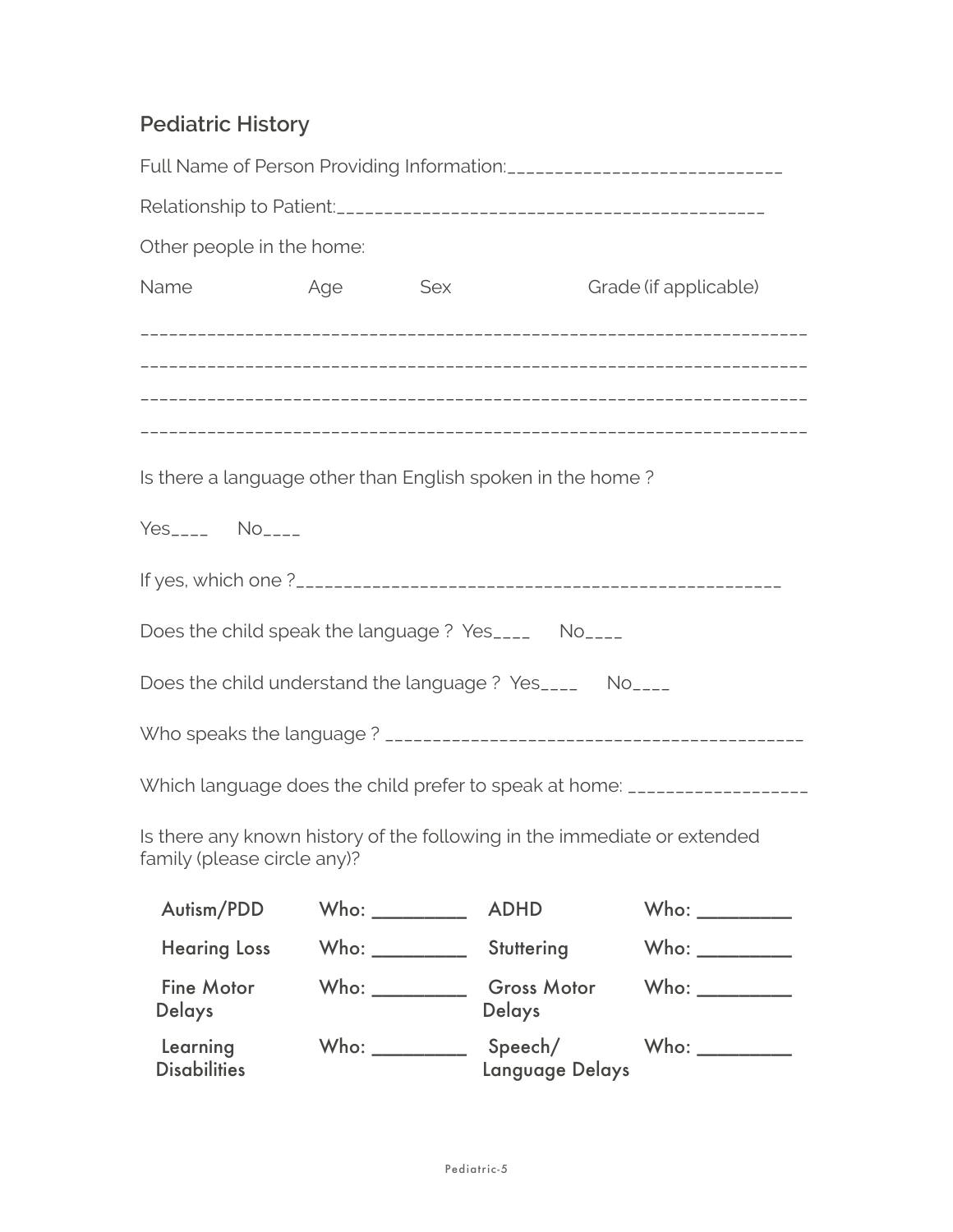## **Pregnancy and Birth History**

1. Were there any illnesses, injuries, bleeding, or other complications during the mother's pregnancy?

\_\_\_\_\_\_\_\_\_\_\_\_\_\_\_\_\_\_\_\_\_\_\_\_\_\_\_\_\_\_\_\_\_\_\_\_\_\_\_\_\_\_\_\_\_\_\_\_\_\_\_\_\_\_\_\_\_\_\_\_\_\_\_

\_\_\_\_\_\_\_\_\_\_\_\_\_\_\_\_\_\_\_\_\_\_\_\_\_\_\_\_\_\_\_\_\_\_\_\_\_\_\_\_\_\_\_\_\_\_\_\_\_\_\_\_\_\_\_\_\_\_\_\_\_\_\_

2. Was the mother's pregnancy full term? If not, please give gestational age.

\_\_\_\_\_\_\_\_\_\_\_\_\_\_\_\_\_\_\_\_\_\_\_\_\_\_\_\_\_\_\_\_\_\_\_\_\_\_\_\_\_\_\_\_\_\_\_\_\_\_\_\_\_\_\_\_\_\_\_\_\_\_\_

\_\_\_\_\_\_\_\_\_\_\_\_\_\_\_\_\_\_\_\_\_\_\_\_\_\_\_\_\_\_\_\_\_\_\_\_\_\_\_\_\_\_\_\_\_\_\_\_\_\_\_\_\_\_\_\_\_\_\_\_\_\_\_

3. Was the labor and delivery normal?

\_\_\_\_\_\_\_\_\_\_\_\_\_\_\_\_\_\_\_\_\_\_\_\_\_\_\_\_\_\_\_\_\_\_\_\_\_\_\_\_\_\_\_\_\_\_\_\_\_\_\_\_\_\_\_\_\_\_\_\_\_\_\_

\_\_\_\_\_\_\_\_\_\_\_\_\_\_\_\_\_\_\_\_\_\_\_\_\_\_\_\_\_\_\_\_\_\_\_\_\_\_\_\_\_\_\_\_\_\_\_\_\_\_\_\_\_\_\_\_\_\_\_\_\_\_\_

4. What was the mother's method of delivery (vaginal, breech, cesarean)? Were forceps or suction used?

\_\_\_\_\_\_\_\_\_\_\_\_\_\_\_\_\_\_\_\_\_\_\_\_\_\_\_\_\_\_\_\_\_\_\_\_\_\_\_\_\_\_\_\_\_\_\_\_\_\_\_\_\_\_\_\_\_\_\_\_\_\_\_

\_\_\_\_\_\_\_\_\_\_\_\_\_\_\_\_\_\_\_\_\_\_\_\_\_\_\_\_\_\_\_\_\_\_\_\_\_\_\_\_\_\_\_\_\_\_\_\_\_\_\_\_\_\_\_\_\_\_\_\_\_\_\_

5. Was oxygen or respiratory assistance required after birth?

\_\_\_\_\_\_\_\_\_\_\_\_\_\_\_\_\_\_\_\_\_\_\_\_\_\_\_\_\_\_\_\_\_\_\_\_\_\_\_\_\_\_\_\_\_\_\_\_\_\_\_\_\_\_\_\_\_\_\_\_\_\_\_

\_\_\_\_\_\_\_\_\_\_\_\_\_\_\_\_\_\_\_\_\_\_\_\_\_\_\_\_\_\_\_\_\_\_\_\_\_\_\_\_\_\_\_\_\_\_\_\_\_\_\_\_\_\_\_\_\_\_\_\_\_\_\_

6. Has your child ever received a medical diagnosis that is related to developmental delays?

\_\_\_\_\_\_\_\_\_\_\_\_\_\_\_\_\_\_\_\_\_\_\_\_\_\_\_\_\_\_\_\_\_\_\_\_\_\_\_\_\_\_\_\_\_\_\_\_\_\_\_\_\_\_\_\_\_\_\_\_\_\_\_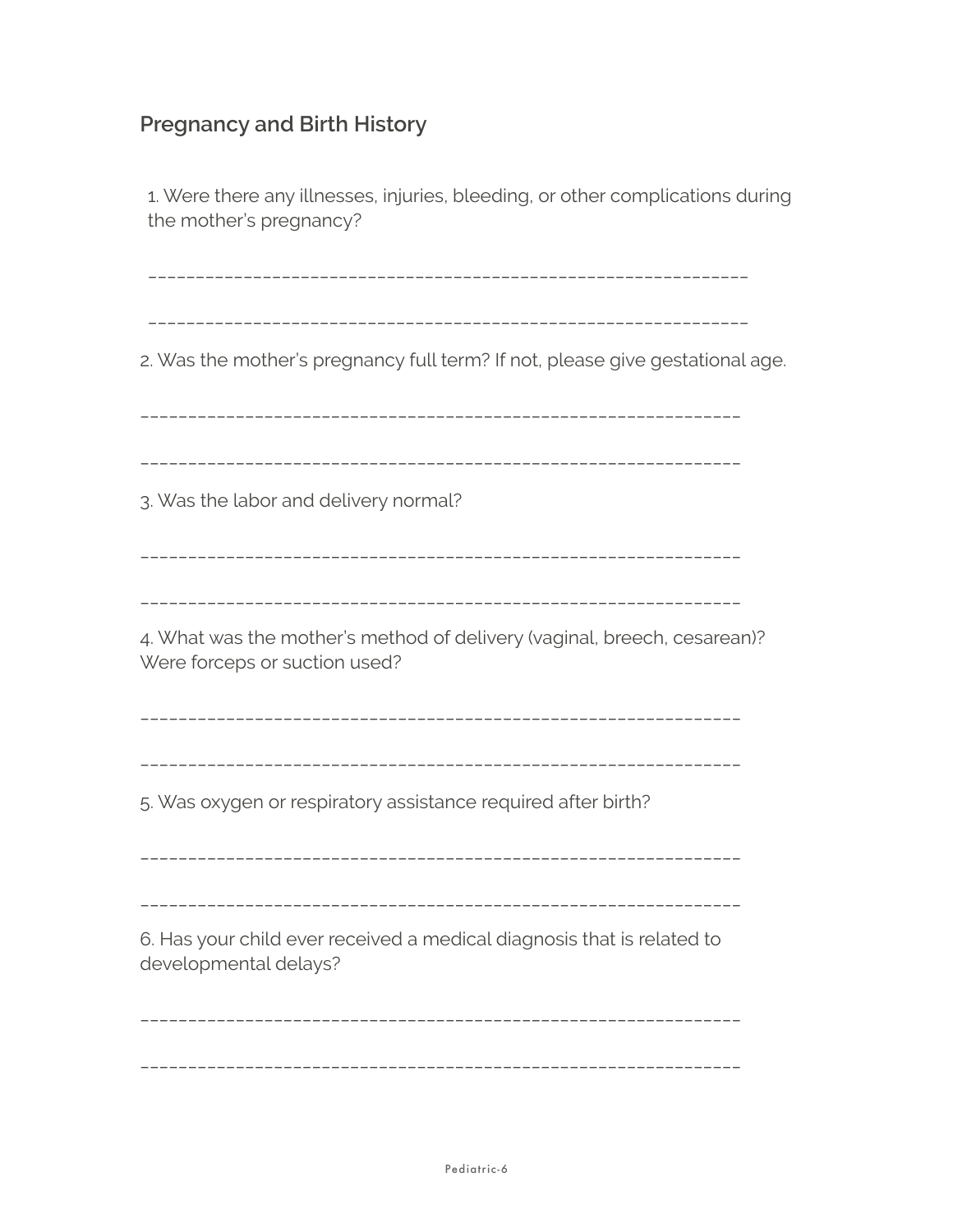7. Has your child received any therapy services in the past? If yes, please provide disciplines received, dates, and location of services provided?

\_\_\_\_\_\_\_\_\_\_\_\_\_\_\_\_\_\_\_\_\_\_\_\_\_\_\_\_\_\_\_\_\_\_\_\_\_\_\_\_\_\_\_\_\_\_\_\_\_\_\_\_\_\_\_\_\_\_\_\_\_\_\_

\_\_\_\_\_\_\_\_\_\_\_\_\_\_\_\_\_\_\_\_\_\_\_\_\_\_\_\_\_\_\_\_\_\_\_\_\_\_\_\_\_\_\_\_\_\_\_\_\_\_\_\_\_\_\_\_\_\_\_\_\_\_\_

## **Medical History**

Has your child had any of the following ?

- adenoidectomy **encephalitis**  $\Box$  allergies breathing difficulties head injury □ chicken pox  $\Box$  colds  $\square$  ear infections-How many?\_\_\_\_\_\_\_\_  $\Box$  ear tubes m flu high fevers measles  $\Box$  meningitis  $m$  mumps scarlet fever
- **□** seizures
	- $\Box$  sinusitis
	- □ sleeping difficulties
	- □ thumb/finger sucking habit
	- $\Box$  tonsillectomy
	- $\Box$  tonsillitis
	- vision problems

If checked yes, please provide additional information:

| Date of last vision test: ____________________ Results: ________________________ |  |
|----------------------------------------------------------------------------------|--|
| Other serious injury/                                                            |  |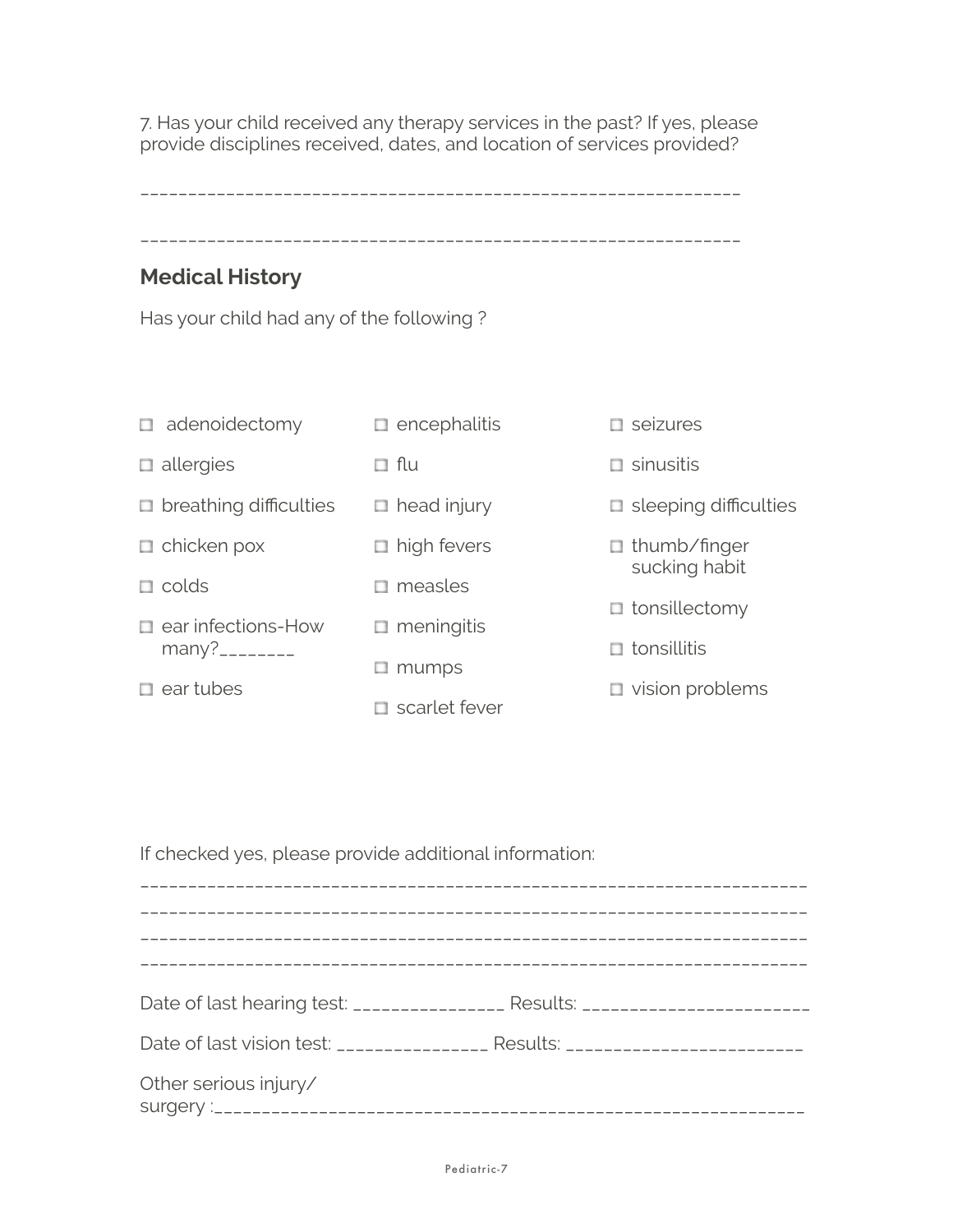Does your child currently have any precautions or restrictions? Yes\_\_\_\_ No\_\_\_

If yes, what are they?

\_\_\_\_\_\_\_\_\_\_\_\_\_\_\_\_\_\_\_\_\_\_\_\_\_\_\_\_\_\_\_\_\_\_\_\_\_\_\_\_\_\_\_\_\_\_\_\_\_\_\_\_\_\_\_\_\_\_\_\_\_\_\_\_\_\_\_\_\_\_

Is your child currently (or recently) under a physician's care ? Yes\_\_\_\_ No\_\_\_\_

If yes, why? \_\_\_\_\_\_\_\_\_\_\_\_\_\_\_\_\_\_\_\_\_\_\_\_\_\_\_\_\_\_\_\_\_\_\_\_\_\_\_\_\_\_\_\_\_\_\_\_\_\_\_\_\_\_\_\_\_\_\_

Does your child have any medical equipment he or she currently uses? Including wheelchairs, walkers, orthotics, glasses, etc?

\_\_\_\_\_\_\_\_\_\_\_\_\_\_\_\_\_\_\_\_\_\_\_\_\_\_\_\_\_\_\_\_\_\_\_\_\_\_\_\_\_\_\_\_\_\_\_\_\_\_\_\_\_\_\_\_\_\_\_\_\_\_\_\_\_\_\_\_\_\_ \_\_\_\_\_\_\_\_\_\_\_\_\_\_\_\_\_\_\_\_\_\_\_\_\_\_\_\_\_\_\_\_\_\_\_\_\_\_\_\_\_\_\_\_\_\_\_\_\_\_\_\_\_\_\_\_\_\_\_\_\_\_\_\_\_\_\_\_\_\_

### **Developmental History**

Please tell the approximate age your child achieved the following developmental milestones :

| Sat Alone              | Grasped crayon/pencil    |
|------------------------|--------------------------|
| <b>Babbled</b>         | Said first words         |
| Put two words together | Spoke in short sentences |
| Walked                 | Toilet trained           |
| Crawled                |                          |

Does your child…

- Choke on food or liquids? Yes\_\_\_\_ No\_\_\_\_
- Currently put toys/objects in his/her mouth? Yes\_\_\_\_ No\_\_\_\_
- **Brush his/her teeth and or allow brushing? Yes\_\_\_\_ No\_\_\_\_**

Do you have any concerns about your child's behavior ? If so please describe :

\_\_\_\_\_\_\_\_\_\_\_\_\_\_\_\_\_\_\_\_\_\_\_\_\_\_\_\_\_\_\_\_\_\_\_\_\_\_\_\_\_\_\_\_\_\_\_\_\_\_\_\_\_\_\_\_\_\_\_\_\_\_\_\_\_\_\_\_\_\_ \_\_\_\_\_\_\_\_\_\_\_\_\_\_\_\_\_\_\_\_\_\_\_\_\_\_\_\_\_\_\_\_\_\_\_\_\_\_\_\_\_\_\_\_\_\_\_\_\_\_\_\_\_\_\_\_\_\_\_\_\_\_\_\_\_\_\_\_\_\_ \_\_\_\_\_\_\_\_\_\_\_\_\_\_\_\_\_\_\_\_\_\_\_\_\_\_\_\_\_\_\_\_\_\_\_\_\_\_\_\_\_\_\_\_\_\_\_\_\_\_\_\_\_\_\_\_\_\_\_\_\_\_\_\_\_\_\_\_\_\_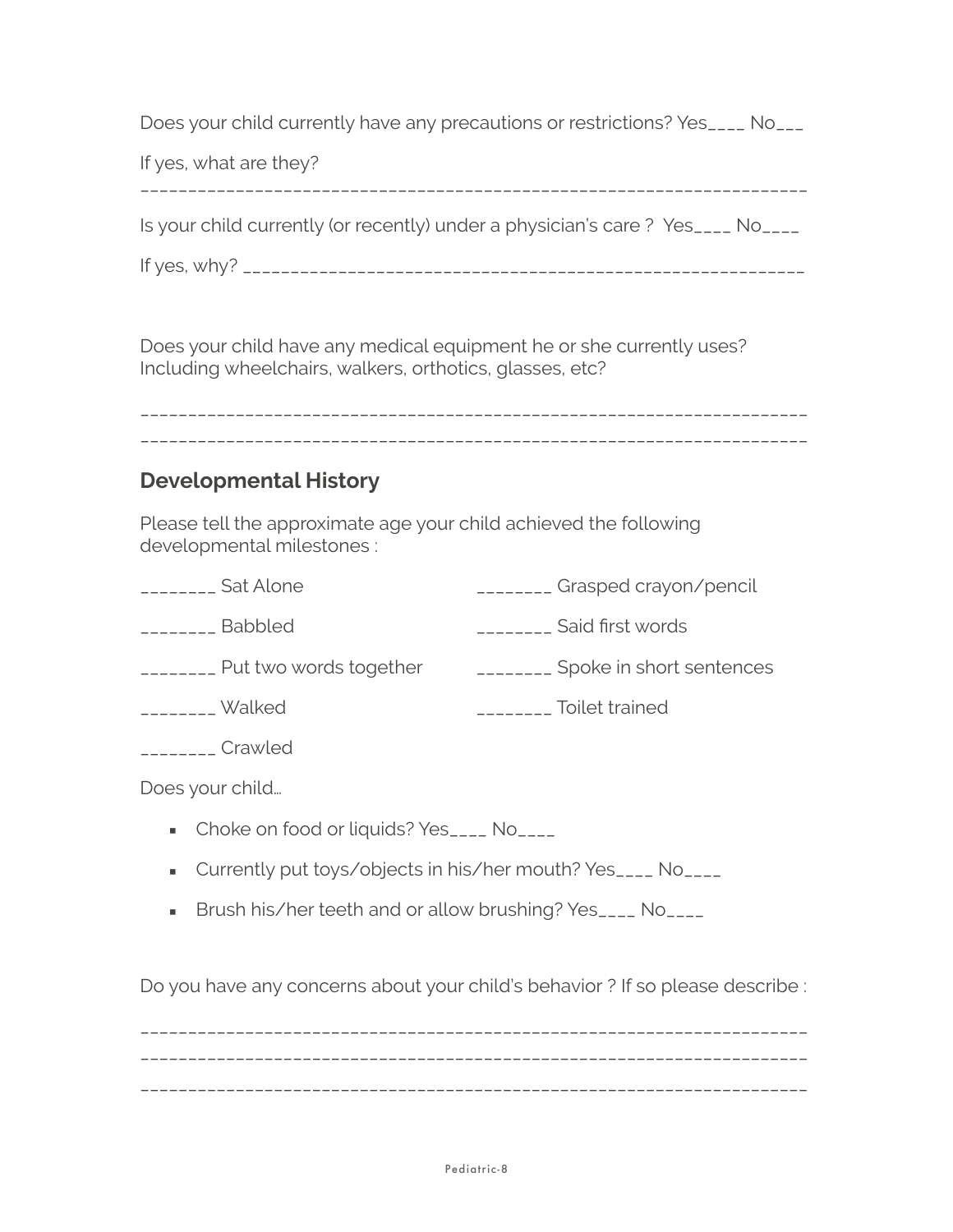## **School Information**

|                                  | Facility Address/Location:______________________ Grade Level:___________       |
|----------------------------------|--------------------------------------------------------------------------------|
|                                  |                                                                                |
| $Circle One(①)$ YES $\bigcap$ NO | Does the child currently receive therapy services through the school district? |
| Check all that apply:            | If YES, which services does your child receive through the school district?    |
| Occupational Therapy             |                                                                                |
| $\Box$ Physical Therapy          |                                                                                |
|                                  | Speech/Language Therapy                                                        |
|                                  | Other:____________________                                                     |
|                                  |                                                                                |

Does your child have a current IEP or IFSP?



Please be aware that some insurances require a copy of the child's IEP from the school district before authorizing patient services. It is the parent/ guardian's responsibility to obtain the necessary documentation upon request and provide it to All Care Therapies. Failure to provide the requested documentation in a timely manner may result in a disruption of therapy services.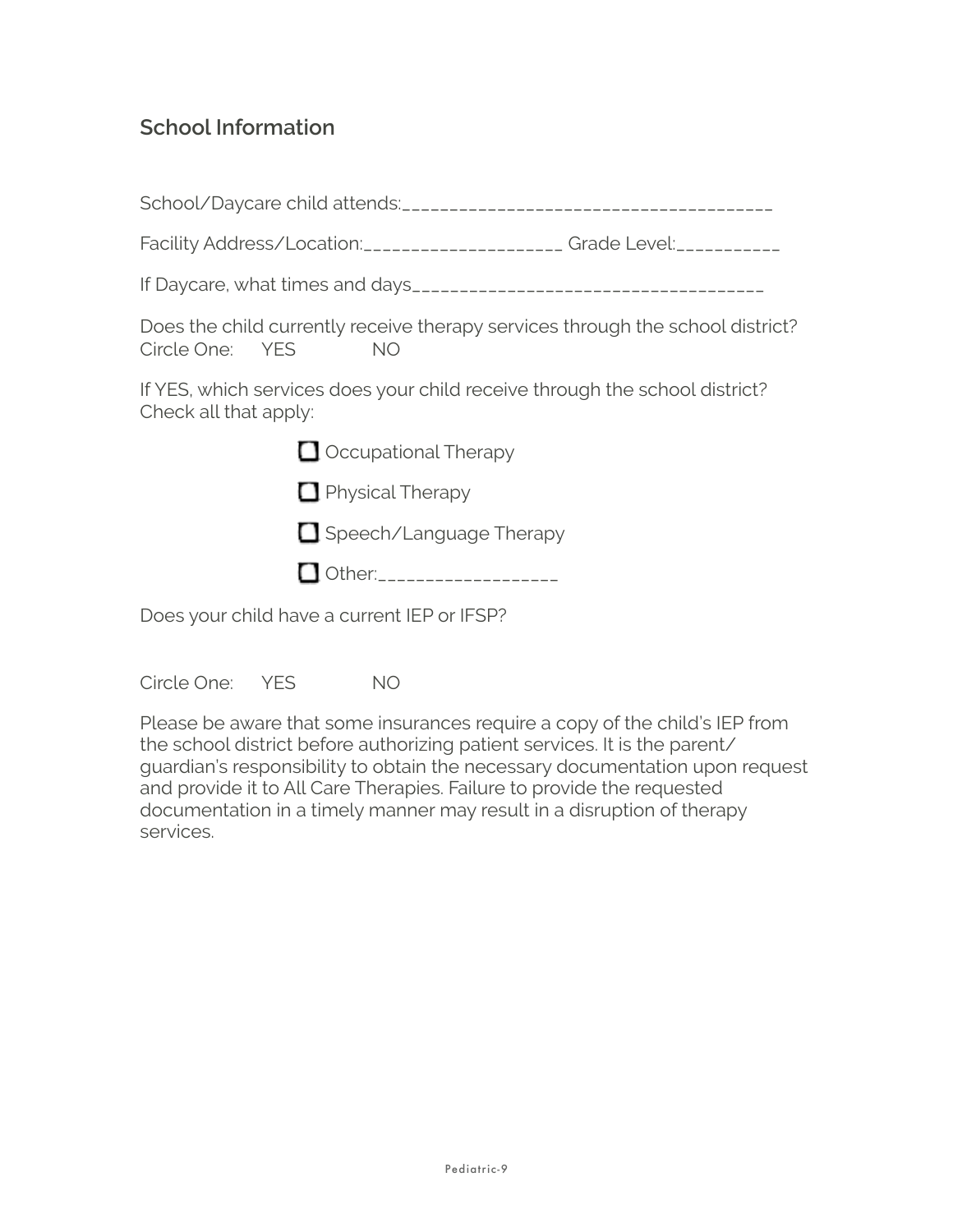## **Additional Emergency Contact Information**

Please list all adults who are authorized to take your child from the clinic.

If an individual who is not on this list is going to bring/pick up your child from therapy, we must receive notice and permission from the parent/ guardian of the child **PRIOR** to arrival. For safety reasons, we will **NOT** release a child to an unlisted individual if the parent/guardian has not given notice prior to arrival.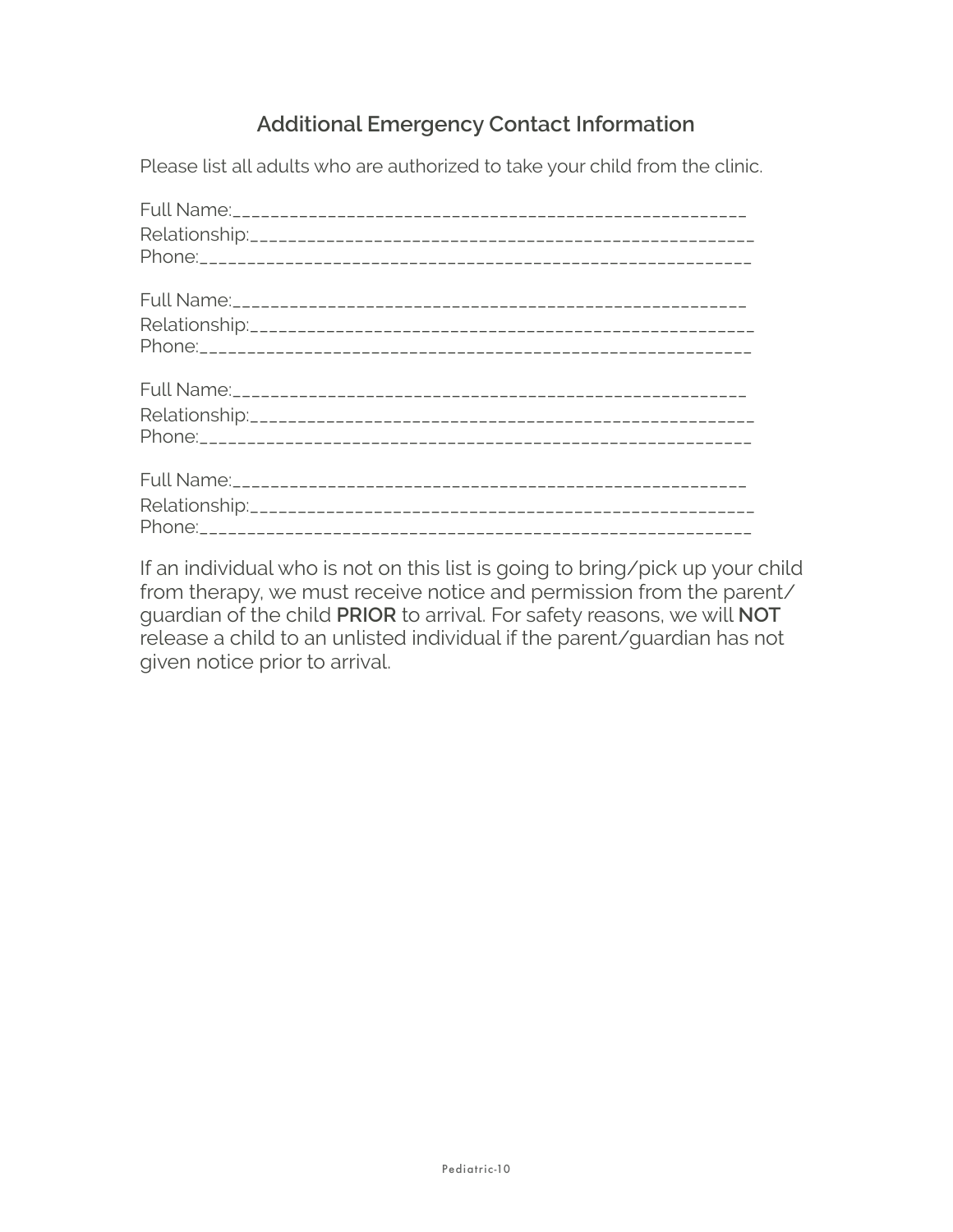#### **Emergency Medical Treatment Release**

I, \_\_\_\_\_\_\_\_\_\_\_\_\_\_\_\_\_\_, Father/Mother/Guardian of \_\_\_\_\_\_\_\_\_\_\_\_\_\_\_, do hereby give my consent to the Directors of All Care Therapies of Georgetown for said child to receive medical or surgical aid as may be deemed necessary and expedient by a duly licensed or recognized physician or surgeon in case of emergency when the parents or guardians cannot be reached.

\_\_\_\_\_\_\_\_\_\_\_\_\_\_\_\_\_\_\_\_\_\_\_\_\_\_\_\_\_\_\_\_\_\_\_\_\_\_\_\_\_\_\_\_\_\_\_\_\_\_\_\_\_\_\_\_\_\_\_\_\_\_\_\_\_\_\_\_\_\_ Parent/Guardian Signature **Date** Date

## **Annual Physician Visit**

It is important that your child be seen by his/her primary care physician at least once a year. Doctors usually will not prescribe therapy treatment or evaluations unless the patient has been seen in the doctor's clinic at least once a year. If you have switched doctors or clinics, you will need to make an appointment with them before they will prescribe therapy treatment or an evaluation.

**By signing this document, I certify that I have read and agree to comply with the above policies and have provided accuracy information:**

\_\_\_\_\_\_\_\_\_\_\_\_\_\_\_\_\_\_\_\_\_\_\_\_\_\_\_\_\_\_\_\_\_\_\_\_\_\_\_\_\_\_\_\_\_\_\_\_\_\_\_\_\_\_\_\_\_\_\_\_\_\_\_\_\_\_\_\_\_\_

| Parent/Guardian Signature | Date |
|---------------------------|------|
|                           |      |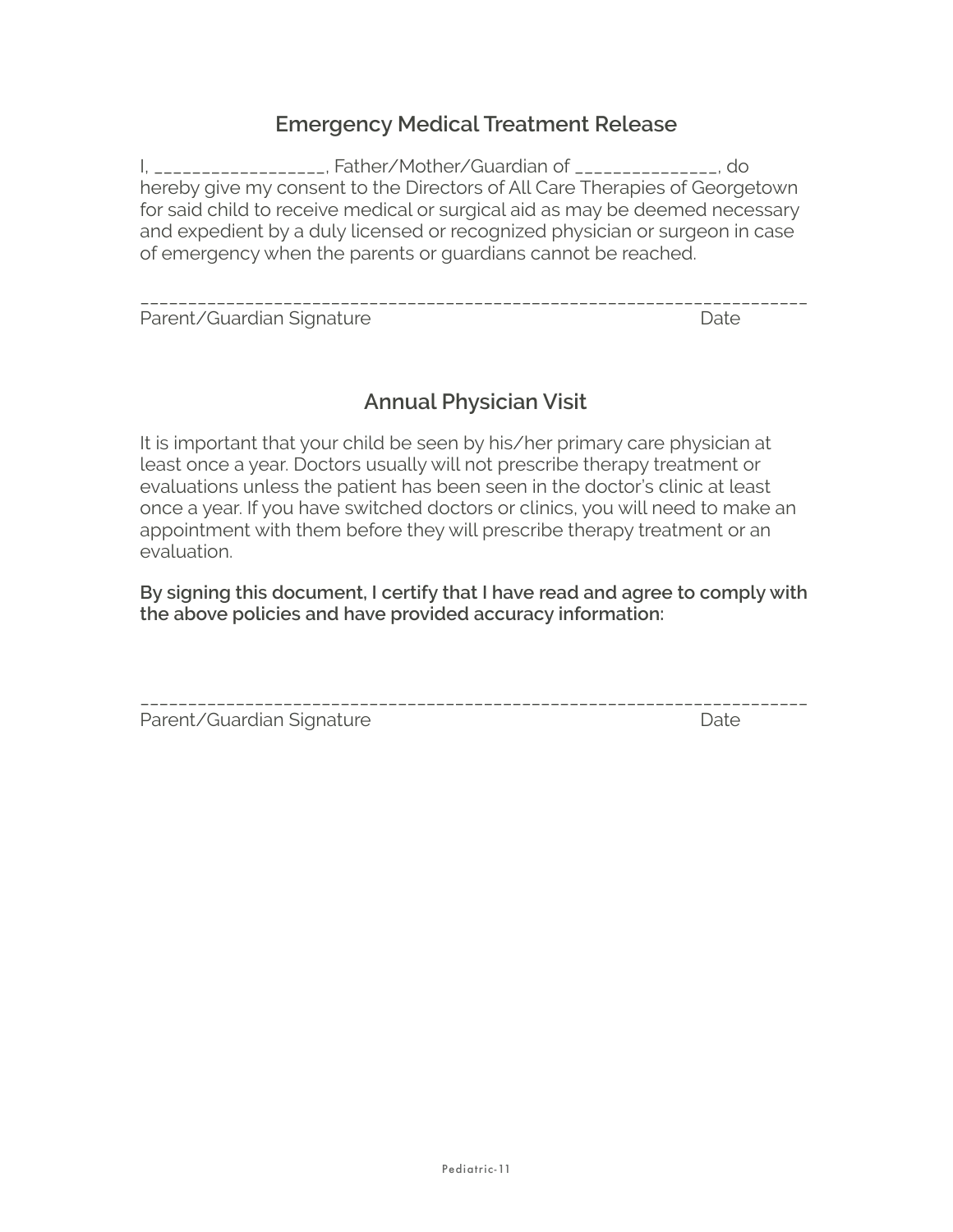# **Notice of Privacy Practices, Privacy Sheet, Patient Rights and Responsibilities, Attendance Policy, and Clinic Rules (Laminated Pages in Clinic or attached to Email)**

I have read the laminated document provided with this patient intake packet and understand it. I understand that I have the right to ask for a non-laminated copy of the document (or any section(s) of the document) to take home, or have a copy emailed to me.

I have read, understand, and agree to the Notice of Privacy Practices, Privacy Sheet For Client, Patient Rights and Responsibilities, Attendance Policy, and the Clinic Rules. I consent to the use and disclosure of my healthcare information for purposes of treatment, payment, and healthcare options.

\_\_\_\_\_\_\_\_\_\_\_\_\_\_\_\_\_\_\_\_\_\_\_\_\_\_\_\_\_\_\_\_\_\_\_\_\_\_\_\_\_\_\_\_\_\_\_\_\_\_\_\_\_\_\_\_\_\_\_\_\_\_\_\_\_\_\_\_\_\_ Signature Date **Date** 

If you are signing as a personal representative of the patient, describe the relationship to the patient and the source of authority to sign this form.

| Signature                         | Date. |
|-----------------------------------|-------|
| Source of Authority/Relationship: |       |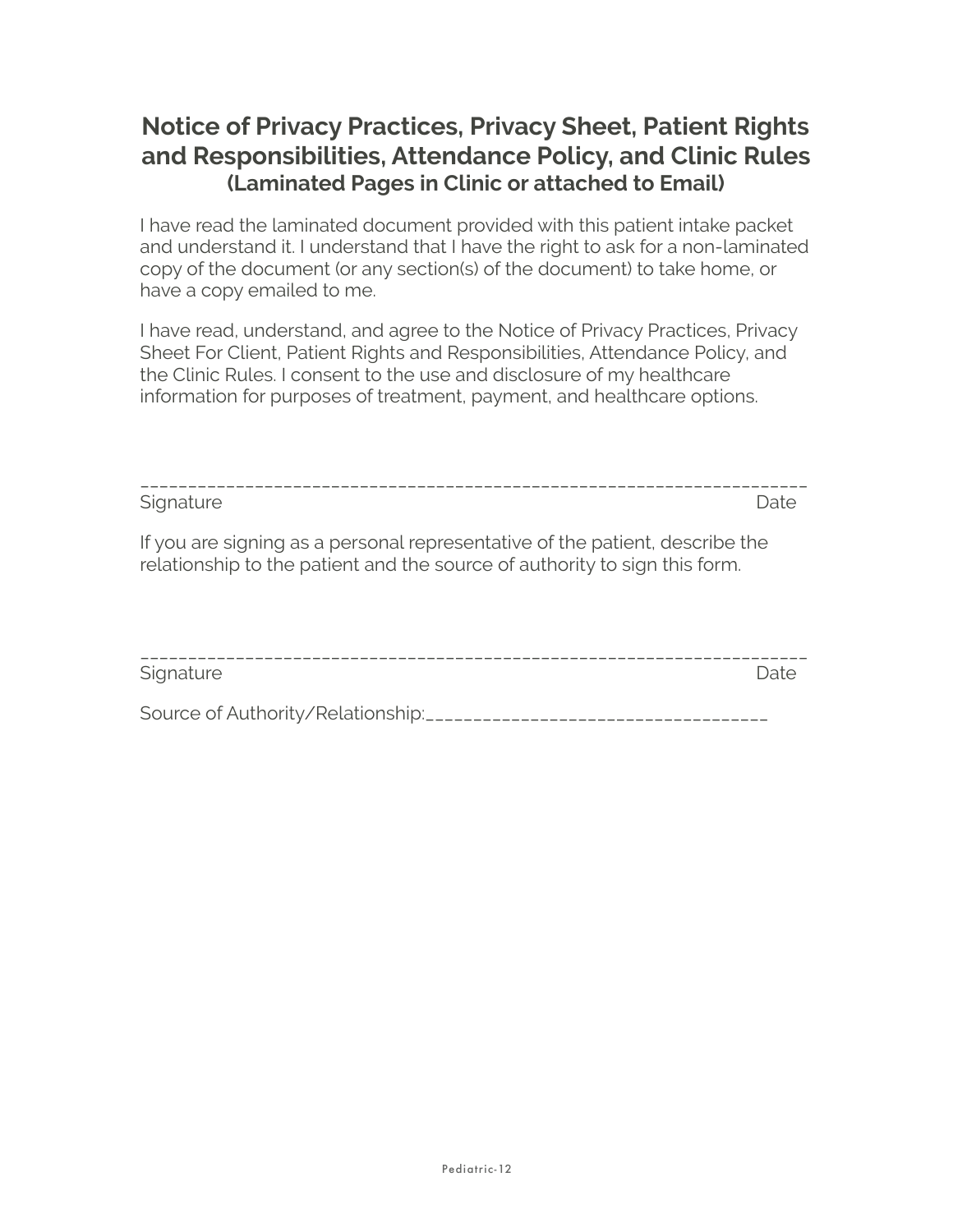#### **Photo/Video Release**

All Care Therapies of Georgetown occasionally takes photos or short videos for treatment and assessment purposes. All Care also has a website [\(www.allcaretherapygt.com\)](http://www.allcaretherapygt.com) that is used for promotion and education.

Below is permission or a decline for All Care Therapies of Georgetown to use these photos/videos for educational purposes and legal promotion of the clinic.

**Check ONLY ONE Box Below and Fill Out ONLY ONE Section Below**

-------------------------------------------------------------------------------------

Permission to use Photograph

I grant All Care Therapies of Georgetown, its representatives, and employees to take photographs/video of the patient. I agree that All Care may use such photographs of the patient with or without their name and for any lawful purpose, including, for example, such purposes as education, publicity, illustration, advertising, and Web content.

#### **I have read and understand the above and give permission for the above use**

Patient Name:\_\_\_\_\_\_\_\_\_\_\_\_\_\_\_\_\_\_\_\_\_\_\_\_\_\_\_\_\_\_\_\_\_\_\_\_\_\_\_\_\_\_\_\_\_\_\_\_\_\_\_\_ Signature of Patient/Legal Guardian:\_\_\_\_\_\_\_\_\_\_\_\_\_\_\_\_\_\_\_\_\_\_\_\_\_\_\_\_\_\_\_\_\_\_ Printed Name:\_\_\_\_\_\_\_\_\_\_\_\_\_\_\_\_\_\_\_\_\_\_\_\_\_\_\_\_\_\_\_\_\_\_\_\_\_\_\_\_\_\_\_\_\_\_\_\_\_\_\_\_ Date:\_\_\_\_\_\_\_\_\_\_\_\_\_\_\_\_\_\_\_\_\_\_\_\_\_\_\_\_\_\_\_\_\_\_\_\_\_\_\_\_\_\_\_\_\_\_\_\_\_\_\_\_\_\_\_\_\_\_\_ --------- --------- --------- --------- --------- --------- --------- --------- --------- --------- --------- --------- --------- --------- --------- ---------

**Check here if you DO NOT want picture or video taken and used for publicity, but grant permission to use photos or videos for treatment or assessment purposes.**

Patient Name:\_\_\_\_\_\_\_\_\_\_\_\_\_\_\_\_\_\_\_\_\_\_\_\_\_\_\_\_\_\_\_\_\_\_\_\_\_\_\_\_\_\_\_\_\_\_\_\_\_\_\_\_

Signature of Patient/Legal Guardian:\_\_\_\_\_\_\_\_\_\_\_\_\_\_\_\_\_\_\_\_\_\_\_\_\_\_\_\_\_\_\_\_\_\_

Printed Name:\_\_\_\_\_\_\_\_\_\_\_\_\_\_\_\_\_\_\_\_\_\_\_\_\_\_\_\_\_\_\_\_\_\_\_\_\_\_\_\_\_\_\_\_\_\_\_\_\_\_\_\_

Date:\_\_\_\_\_\_\_\_\_\_\_\_\_\_\_\_\_\_\_\_\_\_\_\_\_\_\_\_\_\_\_\_\_\_\_\_\_\_\_\_\_\_\_\_\_\_\_\_\_\_\_\_\_\_\_\_\_\_\_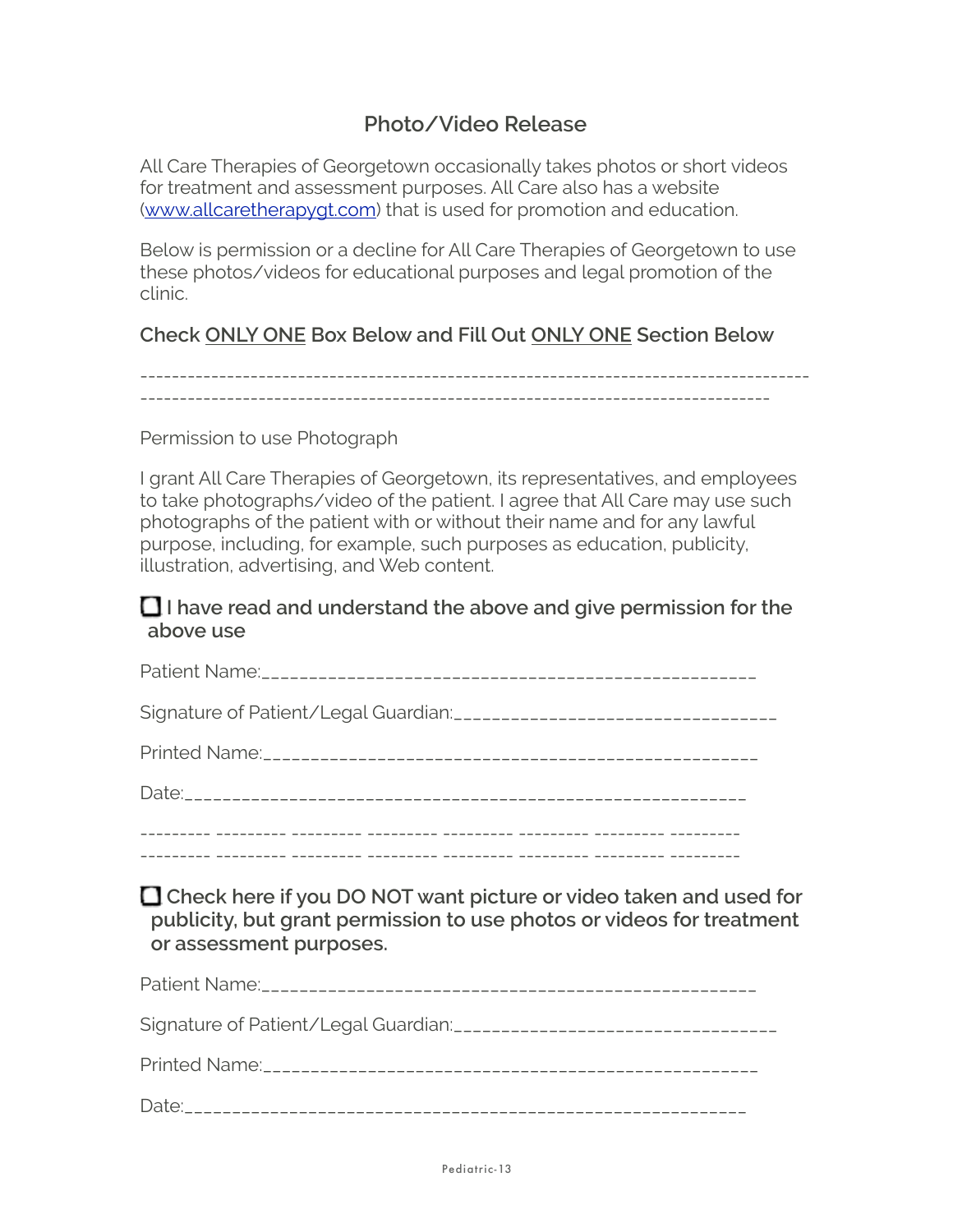□ Check here if you DO NOT want the pictures or video taken of the patient for any purpose.